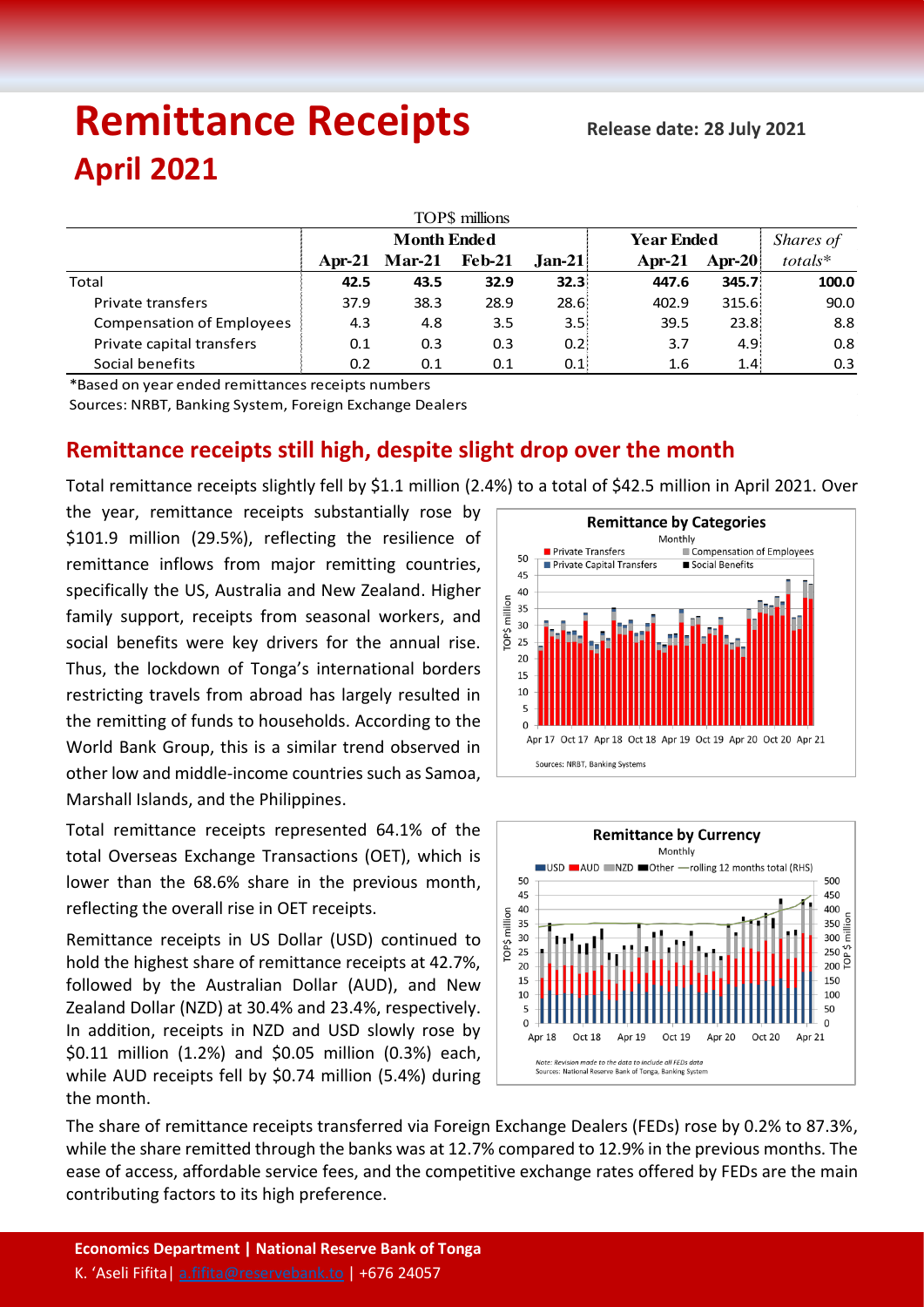#### **Private Transfers**

Private transfers receipts for April 2021, mostly for family support and monetary gifts, declined by \$0.5 million (1.2%), following the hike in the previous month. Although private transfers slightly fell during the month, this is still higher than the monthly average of the first four months for 2021 at \$37.8 million. Ongoing schools' fundraising activities and the Easter holidays were the main drivers supporting the inflow of household support from abroad. However, private transfers receipts in AUD and NZD decreased by \$0.51 million (4.5%) and \$0.08 million (1.0%), respectively. Nonetheless, receipts in USD marginally rose by \$0.31 million (1.8%), which may coincide with the recovery in the US economy in the first quarter of 2021.

In year-ended terms for April 2021, private transfer receipts significantly rose by \$87.2 million (27.6%) and continue to hold the highest share of remittance receipts at 90.0%. This indicates the significance of financial support from the Tongan diaspora towards households' in their time of need.

#### **Employee Compensation1**

The total compensation of employees decreased by \$0.5 million (1.2%) in April 2021. This was largely driven by lower receipts from seasonal workers from Australia, declining by \$0.1 million (5.0%), while receipts from New Zealand slightly rose by \$0.1 million (6.3%). The total receipts from seasonal workers slightly fell by \$0.02 million (0.5%). Meanwhile, other wages and salaries also declined over the month by \$0.5 million (31.2%). During the month, 213 seasonal workers departed for Australia, which is expected to support higher receipts.



Over the year to April 2021, the total compensation of employee receipts increased by \$15.7 million (66.1%).

Hence, seasonal workers' receipts remained the largest component of employee compensation receipts at 68.3% share (compared to 67.1% share in March 2021). Seasonal workers receipts from Australia and New Zealand both increased by \$10.5 million (466.1%) and \$5.4 million (61.8%), respectively. The remaining 31.7% share stems from other wages and salaries, mostly for expatriate workers of international organizations in Tonga.

#### **Private capital transfers & Social benefits**

Private capital transfers receipts slightly fell by \$0.2 million (75.4%) in April 2021 and are mostly for households' constructions and renovations. Meanwhile, social benefits receipts slowly increased by \$0.1 million (58.0%). Annually, private capital transfers dropped by \$1.2 million (24.4%), while social benefits consist mostly of pension funds slightly picked up by \$0.1 million (10.2%).

#### **Outlook**

Remittance receipts are expected to remain high over the coming months, particularly for the family month of May and the upcoming Free Wesleyan Church annual conference, as well as other celebratory events. Nevertheless, the Reserve Bank will continue to closely monitor movementsin remittance receipts as it is the highest source of foreign exchange inflow for the Tongan economy.

<sup>&</sup>lt;sup>1</sup> Employee compensation is the sum of wages and salaries from the seasonal workers abroad, Tongan residents working short term overseas, and resident employees serving foreign organizations.